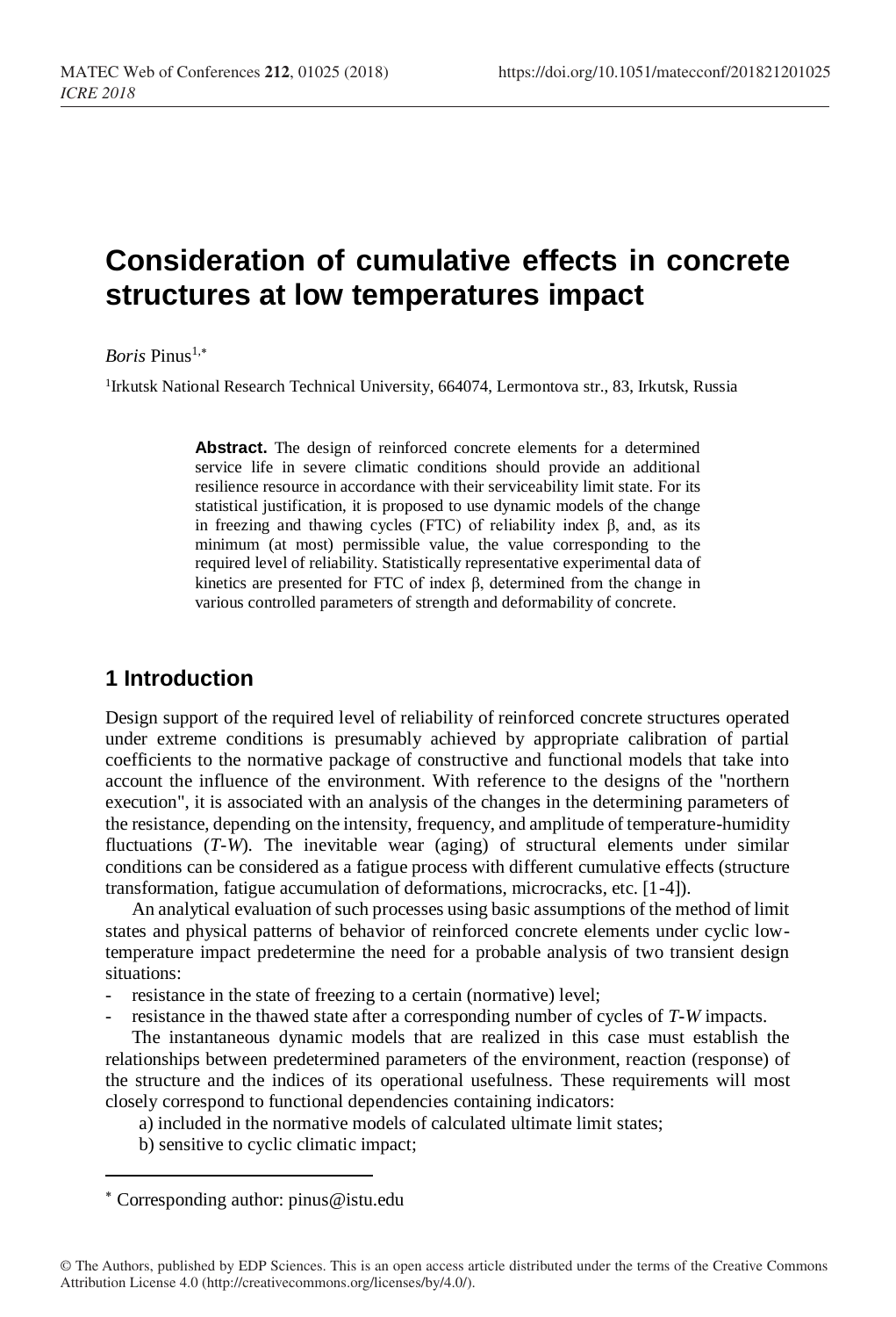c) directly or indirectly controlled by acceptable standardized methods.

With this approach, it becomes possible at the design stage to predict the cumulative error failure of construction as the probability of achieving maximum permissible values by one or more controlled parameters.

### **2 Materials and methods**

Differential-statistical analysis of normative models of strength and rigidity of reinforced concrete elements in accordance with recommendations of accelerated reliability tests [5, 6] found that the above requirements most correspond to indicators of structural properties of concrete, taking into account the patterns of distribution of their random realizations. For their experimental substantiation, purposeful statistically representative tests of prismatic (10  $\times$  10  $\times$  40 cm) samples made of concrete of frost resistance grade F270 and class B25 were conducted. At the age of more than 180 days, ultrasonic calibration of the samples followed by cyclic freezing to minus (42 ± 2)  $\degree$  C and thawing in water at a temperature of (18 ± 2)  $\degree$ C was conducted. After the planned number of cycles, the samples were tested for axial compression and cleavage in thawed and frozen states. The thermal insulation used in this case made it possible to neglect the temperature change of the cooled concrete during the test. The number of simultaneously tested samples was 12÷18 pieces, depending on the spread of the experimental values.

The prisms were getting loaded continuously with a deformation rate of 0.05 mm/min, which made it possible to obtain an adequate reaction of concrete at the appropriate level of force impact. Simultaneously, in the automatic mode, the deformation diagram was recorded until the moment of complete physical destruction. Periodicity of tests was adopted taking into account the specificity of frost modification of the structure as an initial compaction process with the subsequent formation and accumulation of microcracks [2]. Stress levels (*σb/Rb*) are used as boundaries of micro-fractures in concrete, at which the maximum value of the ultrasonic wave velocity ( $R_T^0$ ) and their reduction to the initial (beginning) value is observed.

#### **3 Results and discussion**

Tables 1-4 give independent statistics of probability distribution models asymptotically acceptable with experimental data, obtained by the maximum likelihood method [7, 8]. In this case, the consistency of the empirical and theoretical distributions was estimated by the Pearson criterion  $(\chi^2)$ , which allows minimizing risks from uncertainty in acceptance of the general distribution hypothesis [9].

It is established that in the process of frost destruction of concrete, there is a gradual nonunidirectional change in the density and character of the distribution of all the analyzed indicators of its quality. The normal Gaussian distribution is most consistent with the experimental samples at the stages of  $T-W$  impact that do not exceed  $70 \div 80\%$  of standard frost resistance potential. In the future, its reliability is commensurable with the probability of compositional, Laplace-Charlier and other asymmetric distributions. Moreover, this is typical for concrete of thawed and cryogenic states. A more detailed discussion of this question is beyond the scope of this paper, but the observed statistical regularities are taken into account in the following analysis.

For the purposes of this study, the reliability index [10, 11] is used as an integral criterion for sensitivity of structure to low-temperature impact, which is equivalent to the probability of its destruction due to cumulative failure when the limit values are reached by corresponding controlled indicators. With normal distribution of the effect of impact and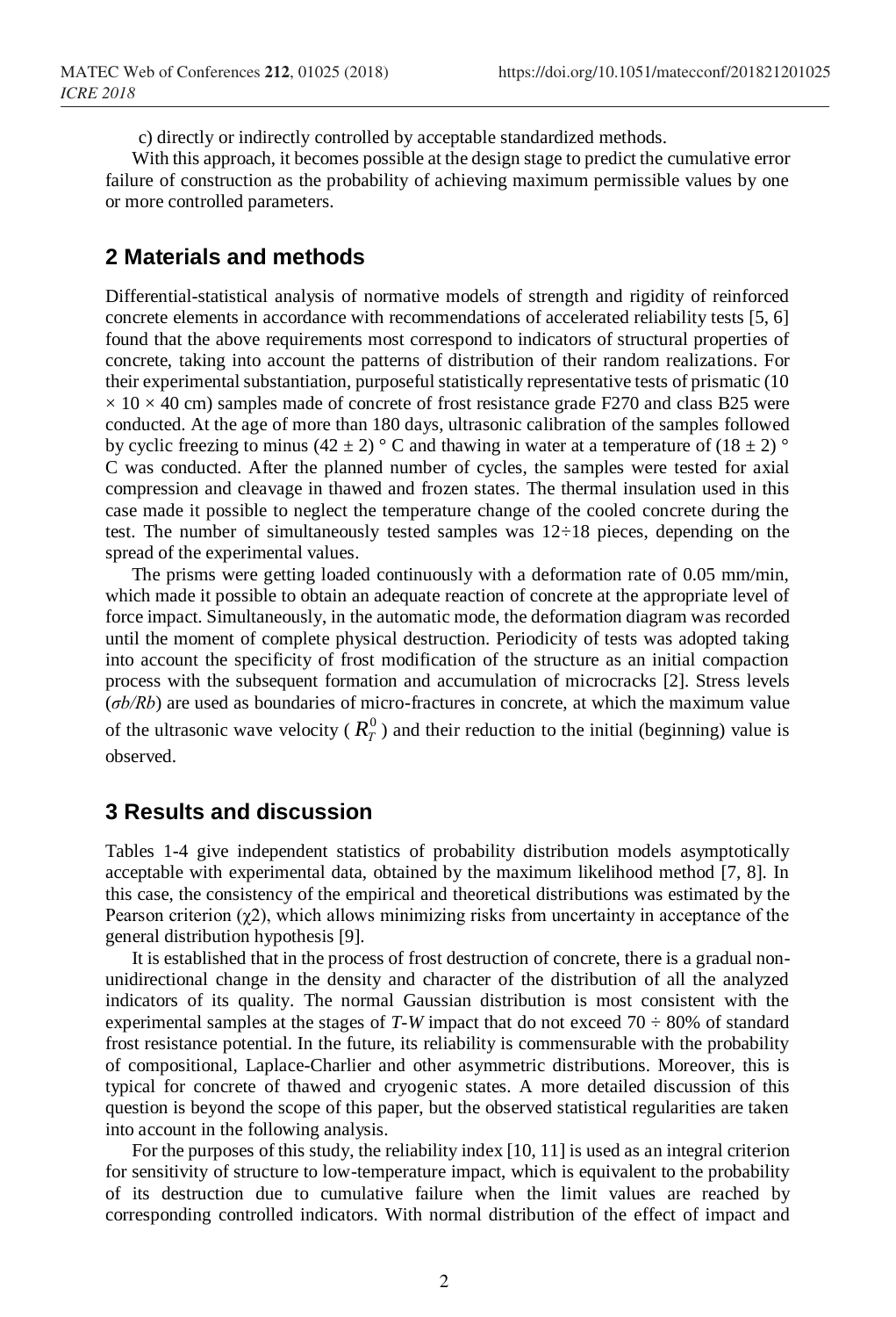considered parameter and their interindependence, the current reliability index is determined by ratio of the average and standard deviation. Taking into account the above transformation of the character of approximating distribution, such a ratio is considered as the first approximation of the value of reliability index at the corresponding stage of the test [10]. Regarding the maximum permissible values of  $\beta_{ult}$ , essentially, its magnitude is predetermined by the level of acceptable risk of reaching the corresponding limit state [11] based on social, economic and other criteria of their consequences. Taking into account specifics of the considered impacts and probable failures of cumulative type, *βult* can be set at the level of design security of calculated parameters of resistance. It is accepted (by default!) at no less than 99.73%, which corresponds to the value *β* ≈ 3.0 under the assumption of a normal distribution of the parameter.

In this setting, the index  $\beta$  can be considered as an indicator of the design reliability resource, which judging from the experimental data (Tables 1 to 4), significantly differs depending on choice of the criterial parameter of the used dynamic model. In this case, not only the initial value  $\beta_{(0)}$  is of fundamental importance, but also its change in the process of frost destruction of concrete and reinforced concrete. If, for the projected expected intensity and magnitude of climatic impact, we take the number of cycles of freezing and thawing equivalent to the frost resistance mark, then by the time of its achievement, reliability of reinforced concrete elements for rigidity and strength of the compressed zone reduces below the permissible level.

The dependence of reliability index on the level of realization of the frost-resistance potential of concrete can also be clearly seen in the kinetics of changes in the fracture toughness of concrete (Fig. 1). Based on tests, a continuous increase in the stress level corresponding to the lower limit  $R_T^0$  occurs. That is, fatigue changes (residual deformations) contribute to the formation of more dense structures of concrete with increased capacity for elastic deformation.



**Fig. 1.** Kinetics of prismatic strength and fracture boundaries of concrete.

The extremality of changes in  $R_b(m)$  and  $R_T^V(m)$  indicate the transient nature of the impact of frost destruction of concrete. In the early stages of exposure ( $m \le 0.3 \div 0.4$ ), a positive effect predominates, which can be explained by: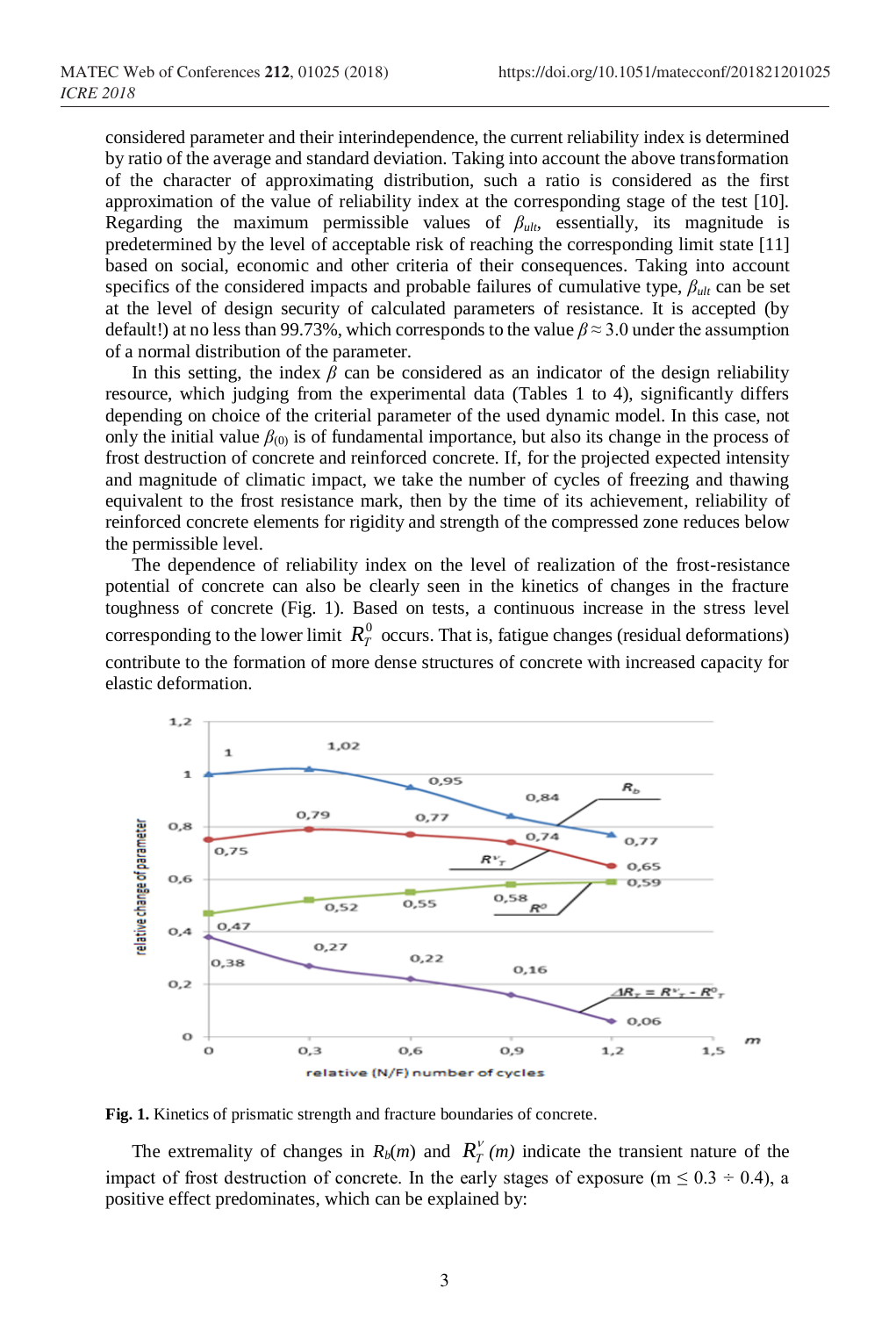- reduction of compressive intra-structural forces due to formation of local fatigue cracks [12]:
- additional hydration of cement during the period of water storage of samples [13];
- partial replacement of weak point structural bonds by secondary, adhesion-cohesive promoting compacting of concrete [3].

With further impact, the destructive effect of fatigue changes begins to prevail leading to a decrease in the ability of concrete to plastic shear deformations without formation of new fracture surfaces. This is evidenced by an accelerated decrease in the range  $R_T^0 - R_T^{\nu}$ , which indirectly confirms the megastability of the process of crack development and the reduction of the "conditional path for the development of cracks from the microcrack of the bond zone to the network of continuous fractures" [14]. With this state of concrete structure, the lower boundary  $R_T^0$  loses its meaning as the boundary of elastic deformation under short-term loading and is transformed into the indicator  $R<sub>cr</sub>$  - the level of stresses of secondary decompression [15].

If we take into account that a stress state of this type is identical to the exhaustion of longterm strength of concrete, then the equivalent number of cycles of *T-W* impact that causes its formation can be regarded as the maximum permissible by the criterion of probable cumulative failure of reinforced concrete elements due to sudden brittle fracture of concrete.

## **4 Conclusion**

Project support for the reliability of reinforced concrete elements for a design life in severe climatic conditions can be achieved by considering dynamic models that take into account the statistical patterns of changes in the FTC for all significant indicators of strength and deformation properties of concrete. At the same time, the necessary service life (reserve) of operational fitness can be achieved by calibrating the reliability index *β* to the most sensitive to the FTC controlling parameter in the dynamic model of design situation at hand (limit state).

|              |                     |                        | Distribution parameters        | Index of                  |                                       |                   |
|--------------|---------------------|------------------------|--------------------------------|---------------------------|---------------------------------------|-------------------|
| <b>State</b> | Number<br>of cycles | Average<br>$R_b$ , MPa | Deviation*<br>$\sigma_b$ , MPa | Variabilit<br>$y C_v$ , % | reliability<br>$\beta = R_b/\sigma_b$ | $\beta_n/\beta_0$ |
| Initial      |                     | 24,0                   | 3,02                           | 12,5                      | 7,95                                  | 1,00              |
|              |                     | 33,4                   | 3,71                           | 11,1                      | 9,00                                  | 1,21              |
| Freezing     | 30                  | 22,4                   | 3,41                           | 15,2                      | 6,57                                  | 0,83              |
|              | 45                  | 21,0                   | 4,37                           | 20,8                      | 4,80                                  | 0.6               |
|              | 10                  | 24,5                   | 3.48                           | 14,2                      | 7,04                                  | 0.88              |
| Thawing      | 31                  | 20,2                   | 5,45                           | 27,0                      | 3,70                                  | 0,47              |
|              | 45                  | 19,1                   | 5,1                            | 27,0                      | 3,74                                  | 0.46              |

**Table 1**. Kinetics of prismatic strength.

\* – standard deviation.

| Number of<br>cycles |                           | Distribution parameters            | Index of                    |                                             |                   |
|---------------------|---------------------------|------------------------------------|-----------------------------|---------------------------------------------|-------------------|
|                     | Average<br>$R_{bt}$ , MPa | Deviation *<br>$\sigma_{bt}$ , MPa | Variability $C_v$ ,<br>$\%$ | reliability<br>$\beta = R_{bt}/\sigma_{bt}$ | $\beta_n/\beta_0$ |
|                     | 3,52                      | 0.72                               | 20,3                        | 4,89                                        | 1.0               |
| 10                  | 3,17                      | 0,60                               | 18,8                        | 5,31                                        | 1,09              |
| 20                  | 2,83                      | 0,62                               | 22,0                        | 4,56                                        | 0.93              |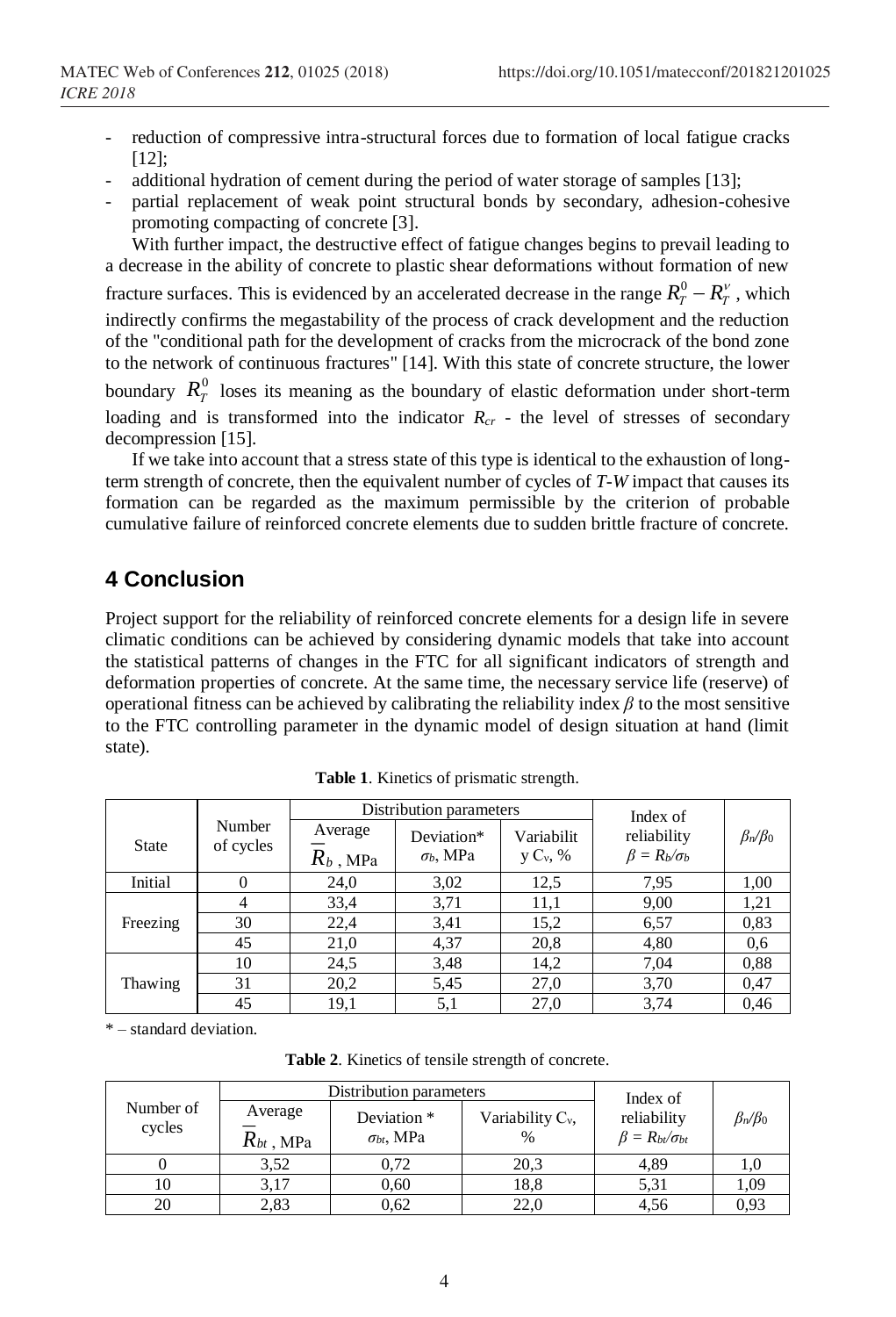| $\sim$ $\sim$<br>υU | $Q_{\Delta}$<br> | .49               | 74<br>47.O | 3.96                   |      |
|---------------------|------------------|-------------------|------------|------------------------|------|
| - 46                | 1,01             | $\sim$ 0.7<br>∪∙∼ | 36,8       | $\sim$ $\sim$<br>ر رہے | ∪.∪∪ |

**Table 3**. Statistics of the distribution of initial modulus of elasticity.

|                     |                                                   | Distribution parameters                                   | Index of                    |                                         |                   |
|---------------------|---------------------------------------------------|-----------------------------------------------------------|-----------------------------|-----------------------------------------|-------------------|
| Number of<br>cycles | Average<br>$\overline{E}_b \times 10^{-4}$<br>MPa | Deviation *<br>$\sigma$ E $\times$ 10 <sup>-4</sup> , MPa | Variability $C_v$ ,<br>$\%$ | reliability<br>$\beta = E_b / \sigma_E$ | $\beta_n/\beta_0$ |
|                     | 2,99                                              | 0.48                                                      | 16,1                        | 6,23                                    | 1,0               |
| 10                  | 2,92                                              | 0,44                                                      | 15,2                        | 6,64                                    | 1,07              |
| 31                  | 2,19                                              | 0.55                                                      | 24,9                        | 3,08                                    | 0,49              |
| 45                  | 1.35                                              | 0.47                                                      | 34,8                        | 2,87                                    | 0.46              |

**Table 4**. Statistics of the distribution of limit deformation.

| <b>State</b> | Number<br>of cycles | Distribution parameters           | Index of                                    |             |                                              |                   |
|--------------|---------------------|-----------------------------------|---------------------------------------------|-------------|----------------------------------------------|-------------------|
|              |                     | Average                           | Deviation <sup>*</sup>                      | Variability | reliability                                  | $\beta_n/\beta_0$ |
|              |                     | $\epsilon_b \times 10^{-4}$ , MPa | $\sigma_{\varepsilon} \times 10^{-4}$ , MPa | $C_v$ , %   | $\beta = \varepsilon_b/\sigma_{\varepsilon}$ |                   |
|              |                     | 16,92                             | 3,35                                        | 19,6        | 5,05                                         | 1,0               |
| Thawing      | 10                  | 20,00                             | 3,54                                        | 17,7        | 5,65                                         | 1,12              |
|              | 31                  | 33,41                             | 9,31                                        | 28,1        | 3,61                                         | 0,71              |
|              | 45                  | 65,71                             | 20,9                                        | 31,9        | 3,14                                         | 0,62              |
|              |                     | 10,26                             | 1,88                                        | 18,3        | 5.46                                         | 1,08              |
| Freezing     | 31                  | 16,56                             | 3,65                                        | 22,0        | 4,54                                         | 0,9               |
|              | 24,7                | 24,7                              | 6,41                                        | 25,9        | 3,85                                         | 0,76              |

#### **References**

- 1. G. I. Gorchakov, E. A. Guzeev, L. A. Seilanov, Concrete and reinforced concrete, **1**, 40-42 (1985)
- 2. V. M. Moskvin, B. M. Kapkin, B. M. Mazur, A. M. Podvalniy, *Resistance of concrete and reinforced concrete at negative temperature* (Stroyizdat, Moscow, 1967)
- 3. B. I. Pinus, V. I. Kurilov, *Increase of reliability of reinforced concrete structures in aggressive operating environment* (East-Siberian Publishing House, Irkutsk, 1977)
- 4. F. M. Ivanov, *Investigation of frost resistance of concrete. Protection against corrosion of building structures and increase of their durability* (Stroyizdat, Moscow, 1969)
- 5. *Recommendations on use of additional information to reduce time of testing for reliability* (Gorky branch of VNIIMASH, Gorky, 1974)
- 6. B. I. Pinus, *Ensuring durability of functioning of reinforced concrete structures under low-temperature impact.: dissertation for the degree of Doctor of Technical Sciences: 00.00.00: aproved.11.11.11* (Moscow, 1987)
- 7. G. Kramer, *Mathematical methods of statistics* (Mir, Moscow, 1975)
- 8. *GOST 27.201.81. Reliability in technology. Evaluation of reliability indicators with small number of observations using additional information. General provisions* (Gosstroyizdat USSR, Moscow, 1982)
- 9. B. V. Gnedenko, *Mathematical methods in theory of reliability* (Nauka, Moscow, 1965) 10. H. Gulvanesyan, J.-A. Kalgaro, M. Golicki, *Guidance to the Eurocode for designers EN 1990: Fundamentals of structures design* (MGSU, Moscow, 2011)
- 10. *GOST R ISO 2394-2016. Construction structures. Basic principles of reliability (*Standartinform, Moscow, 2016)